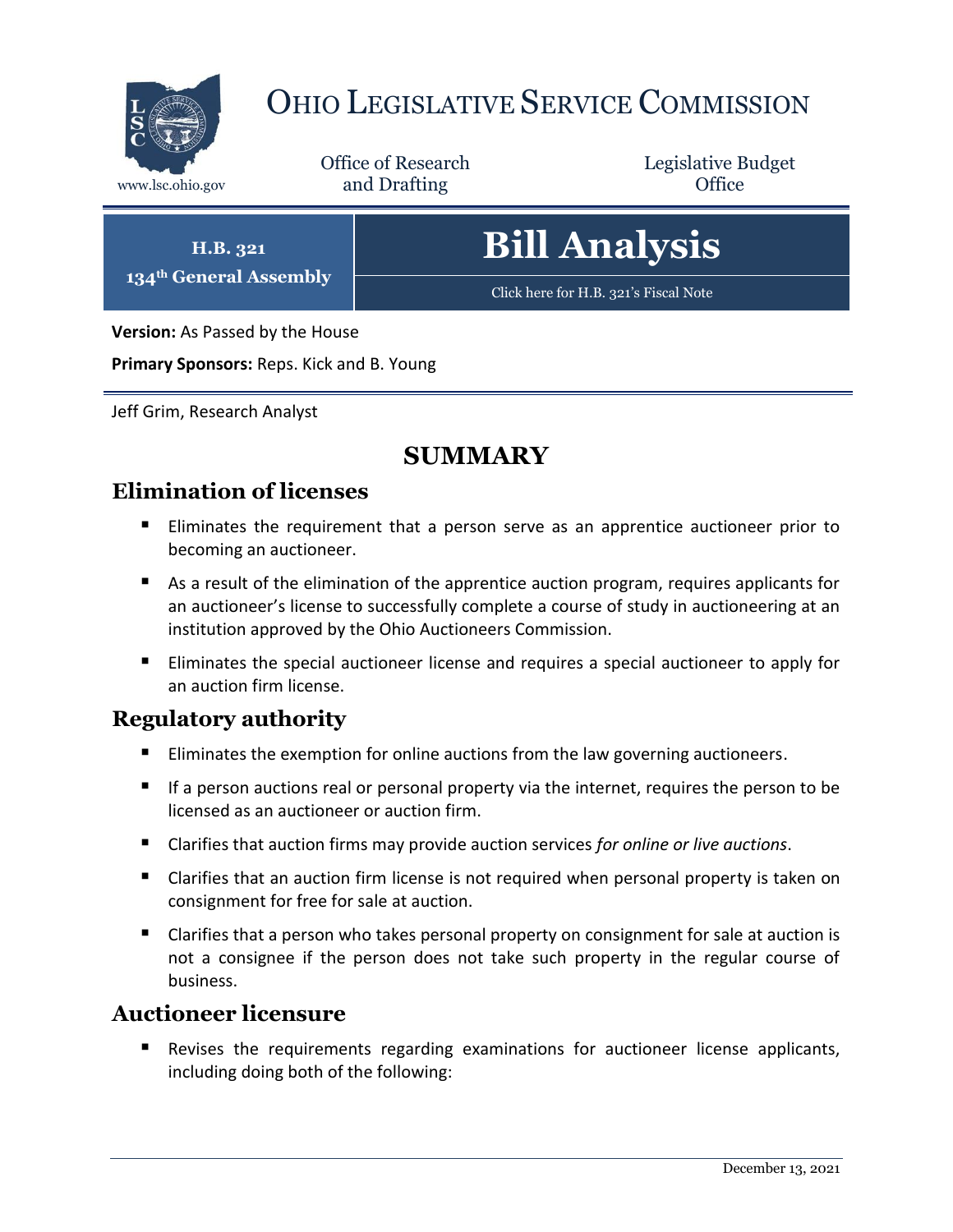- Eliminating the requirement that an applicant pass an oral examination administered by the Ohio Auctioneers Commission; and
- Requiring the Department of Agriculture to hold written examinations 12 times a year, rather than four times a year as under current law.
- Eliminates the authorization for an Ohio resident to conduct auctions in Ohio under authority of a license issued by another state with a reciprocal agreement with Ohio.
- **Establishes requirements and procedures regarding an incomplete application for an** auctioneer license, including a requirement that the Director of Agriculture deny an application if an applicant fails to submit required information within 90 days.

## **Auction firm licensure validity period**

 Extends the validity of an auction firm license from one to two years and requires the Director to adopt procedures to effectuate this change.

## **Continuing education**

- Requires a licensed auctioneer and an auction firm manager of a licensed auction firm, at the time of renewal, to submit an affidavit stating that the auctioneer or auction firm manager has completed the required continuing education (C.E.).
- **Establishes general requirements for licensed auctioneers and auction firm managers of** licensed auction firms to complete eight hours of C.E. prior to the renewal of a license.
- **Requires a licensed auctioneer and auction firm manager to complete C.E. in specific** hours of instruction and in specific subjects, including contract law, auction ethics, and business math and accounting.
- **Specifies that an auctioneer license or auction firm license is automatically suspended if** the Director determines that a licensed auctioneer or the auction firm manager of a licensed auction firm has failed to complete the C.E. requirements.
- Establishes procedures for lifting the suspension and establishes procedures to revoke a license if the licensed auctioneer or auction firm manager fails to submit proof of completion of C.E. in a specified time.
- Expands the authority of the Ohio Auctioneers Commission to include oversight of C.E. courses of study and providers of those courses.

## **Miscellaneous**

- Eliminates a required transfer of money in the Auctioneers Fund to the Auction Recovery Fund if the Auctioneers Fund exceeds \$300,000.
- **Allows a seller of property to withdraw the property from an absolute auction after the** auction is opened and there is public solicitation or calling for bids if no bid is made within a reasonable time.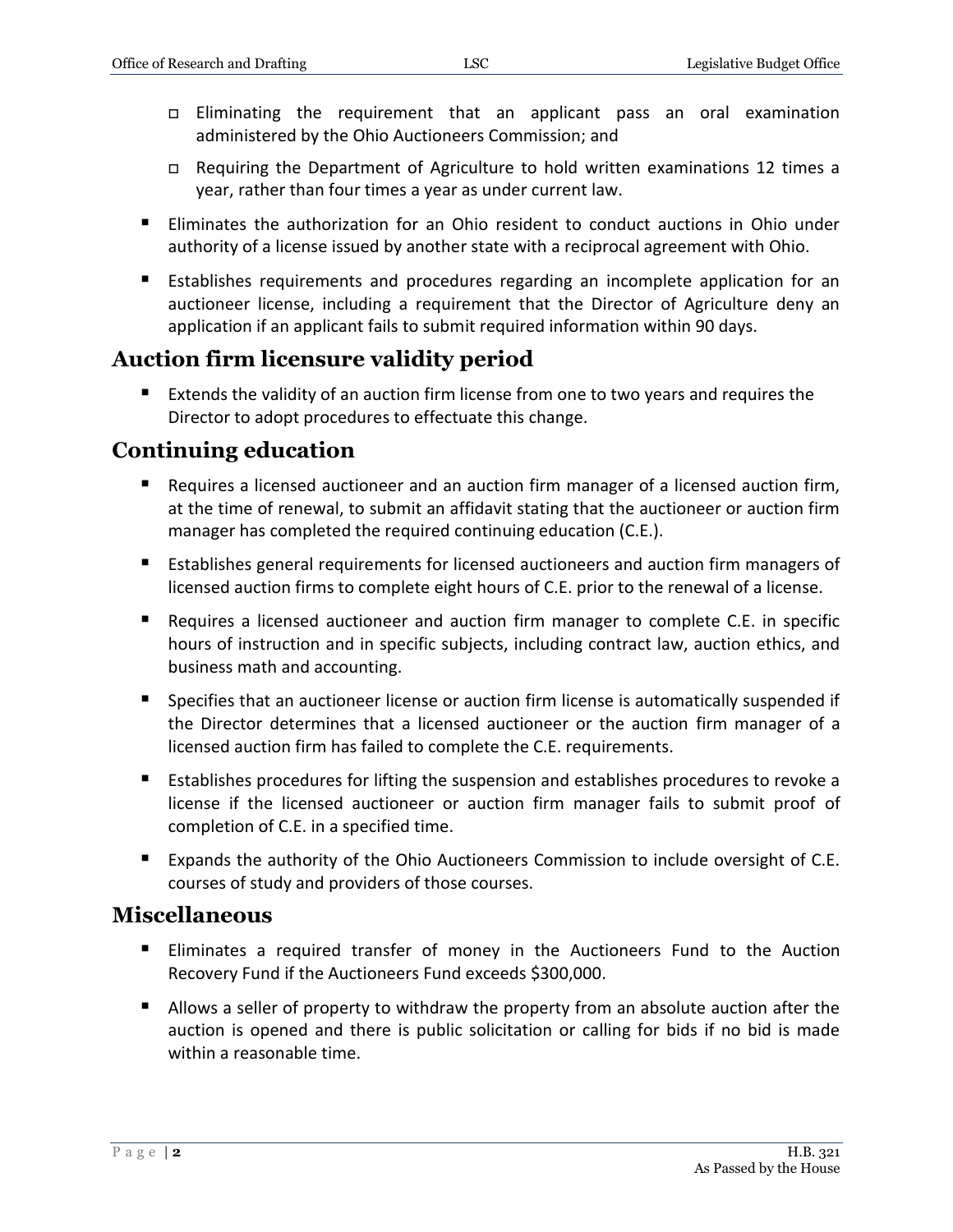## **DETAILED ANALYSIS**

## **Overview**

In Ohio, the Ohio Department of Agriculture regulates auctions. A person who wishes to act as an auctioneer, apprentice auctioneer, special auctioneer, or manage a personal property auction (auction firm) must obtain a license to do so from the Department.<sup>1</sup> An auctioneer, apprentice auctioneer, special auctioneer, or auction firm must comply with requirements governing auction contracts, advertising, records, and sales. The Department may deny, refuse to renew, suspend, or revoke a license for certain causes, including failure to display proper signs relating to an auction.

The bill eliminates the apprentice and special auctioneer licenses. It also revises the Department's regulatory authority regarding internet auctions and consignment sales. It modifies and expands continuing education requirements for auction firm managers and licensed auctioneers. Finally, it makes changes to the laws governing auctioneer licensure and transfers of money from the Auctioneers Fund to the Auction Recovery Fund.

## **Elimination of licenses**

#### **Apprentice auctioneer license**

The bill eliminates the requirement that a person serve as an apprentice auctioneer prior to becoming a licensed auctioneer. Consequently, it eliminates the annual apprentice auctioneer license. Under current law, in order for a person to become a licensed auctioneer, the person must first serve as a licensed apprentice auctioneer for at least 12 months. The person also must participate as a bid caller in at least 12 auctions under the direct supervision of the apprentice auctioneer's sponsoring auctioneer.

An applicant for an apprentice auctioneer license must meet certain qualifications, including:

- 1. Providing proof of financial responsibility in an irrevocable letter of credit or a cash or surety bond of \$25,000;
- 2. Successfully completing a course of study at an institution approved by the State Auctioneers Commission; and
- 3. Passing oral and written examinations.<sup>2</sup>

Because of the elimination of the apprentice auctioneer program, the bill requires all applicants for an auctioneer's license to complete a course of study in auctioneering at an institution approved by the Commission prior to licensure.<sup>3</sup>

 $<sup>1</sup>$  An auction firm also takes and advertises personal property on consignment to be sold at auction by a</sup> licensed auctioneer (R.C. 4707.01).

<sup>2</sup> R.C. 4707.09, repealed.

<sup>3</sup> R.C. 4707.07 and Section 5.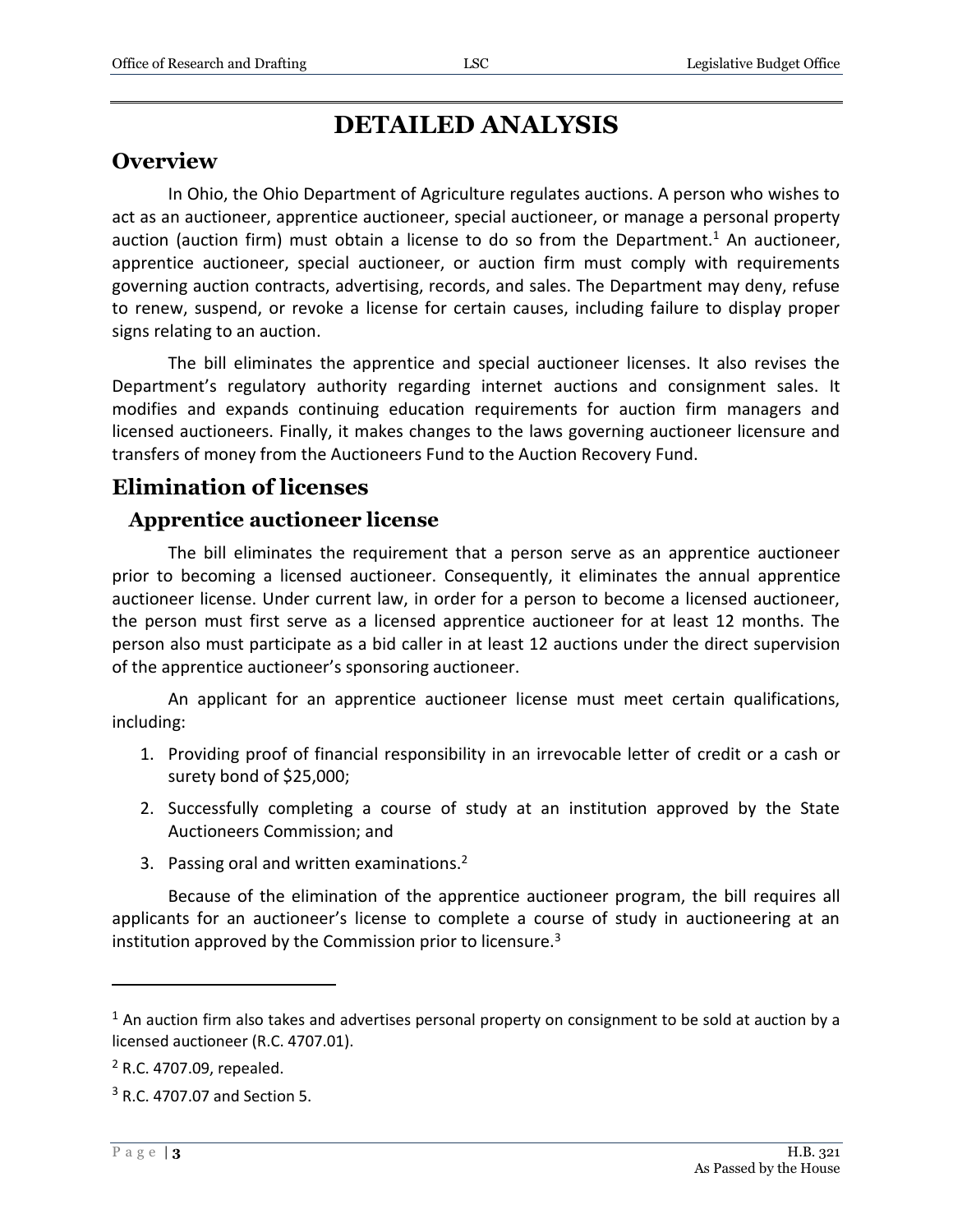#### **Special auctioneer license**

The bill eliminates the special auctioneer license and instead requires any previously licensed special auctioneer to apply for an auction firm license.<sup>4</sup> Under current law, the Department issues a special auctioneer's license to the principal owner of an auction company that has been in operation on or before May 1, 1991. According to an official from the Department, S.B. 146 (enacted in the 118<sup>th</sup> General Assembly) created the special auctioneer license as a transition from the previously issued auction company license to either an auctioneer or auction firm license, depending on the activity to be licensed. However, the official stated that the Department still issues special auctioneer licenses to three recipients.<sup>5</sup>

#### **Regulatory authority**

#### **Internet auctions**

Current law exempts sales of real or personal property conducted over the internet from the law governing auctioneers, provided that they are not conducted in conjunction with a live auction. The bill eliminates this exemption. The bill retains the exemption for an auction mediation company. An auction mediation company is a company that provides a forum through the internet for a person to sell the person's real or personal property via submission of silent bids using a computer or other electronic device.<sup>6</sup> For example, eBay is an auction mediation company.

The bill also clarifies that auction firms may provide auction services *for online or live auctions*. Current law does not stipulate the type of auctions for which services may be provided by an auction firm. An online auction is an auction or sale at auction of real or personal property that is conducted via a website or similar interactive communication media in which the website or communication media accepts or rejects bids and declares items, parcels, or lots sold. A live auction is an auction that is hosted by an auctioneer with the audience of bidders and the auctioneer in the same physical location.<sup>7</sup>

#### **Consignment sales**

The bill clarifies that an auction firm license is not required when personal property is taken on consignment for free for subsequent sale at auction. Further, the bill clarifies that a person who takes personal property on consignment for sale at auction is not a consignee if the person does not take such property in the regular course of business. $8$  For example, according to a spokesperson for the Department, a person who takes (not for a fee or other

<sup>&</sup>lt;sup>4</sup> The licensing statute for special auctioneers, R.C. 4707.071, states that it is an annual license. However, the renewal statute, R.C. 4707.10(B)(1), states that the special auctioneer license is renewed biennially.

<sup>&</sup>lt;sup>5</sup> Phone conversation with an official from the Department of Agriculture, August 2019.

 $6$  R.C. 4707.01 and 4707.02(B).

 $7 R.C. 4707.01.$ 

<sup>8</sup> R.C. 4707.01.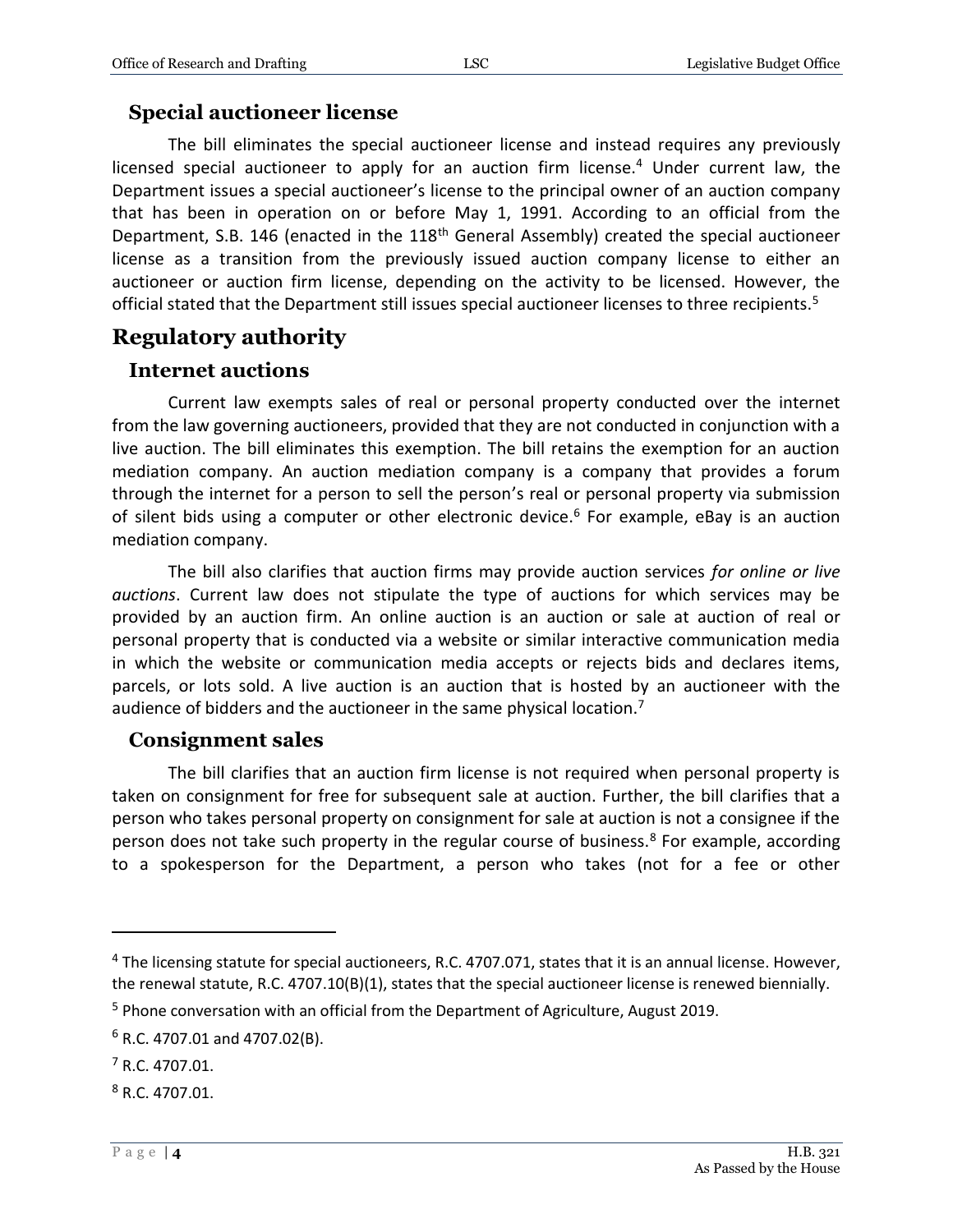consideration) the personal property of a parent, neighbor, or friend for sale online is not a consignee. Thus, the person would not fall within the scope of the law governing auctioneers.<sup>9</sup>

## **Auctioneer licensure**

#### **Examinations**

The bill revises the requirements regarding oral and written examinations for auctioneer license applicants by doing all of the following:

- 1. Eliminating the requirement that an applicant pass an oral examination administered by the Commission (thus, also eliminating the requirement that the Commission administer the oral examination);
- 2. Requiring the Department to hold written examinations 12 times a year, rather than four times a year as under current law; and
- 3. Eliminating the requirement that a person retake an examination after the Department suspends their license. A Department official stated that a suspension is not of a length of time that is long enough to warrant a reexamination.<sup>10</sup>

#### **Reciprocity**

The bill eliminates the authorization for an Ohio resident to conduct auctions in Ohio under the authority of a license issued by another state. Consequently, the bill eliminates the Department's authority to waive schooling and apprenticeship requirements for an Ohio resident who holds a valid auctioneer license in another state that has a reciprocity agreement with Ohio. Under current law, the Department may waive those requirements if the resident:

- 1. Holds a valid auctioneer license issued by a state with which the Department has entered into a reciprocal licensing agreement; and
- 2. Is in good standing with that state.

Currently, the applicant must provide proof to the Department's satisfaction that the applicant has had two years of experience as an auctioneer immediately prior to the date of application. The experience must include at least 12 auctions in which the applicant was a bid caller in the reciprocal state. $11$ 

#### **Incomplete application**

The bill establishes procedures regarding an incomplete application for an auctioneer license. If the Department determines that an application is incomplete, it must notify the applicant that the application is incomplete and inform the applicant of the missing information. An applicant must submit the additional information within 90 days of being

 $9$  Email dated December 16, 2019.

<sup>&</sup>lt;sup>10</sup> R.C. 4707.04(C) and 4707.08(A). Phone conversation with an official from the Department of Agriculture, August 2019.

 $11$  R.C. 4707.07(D).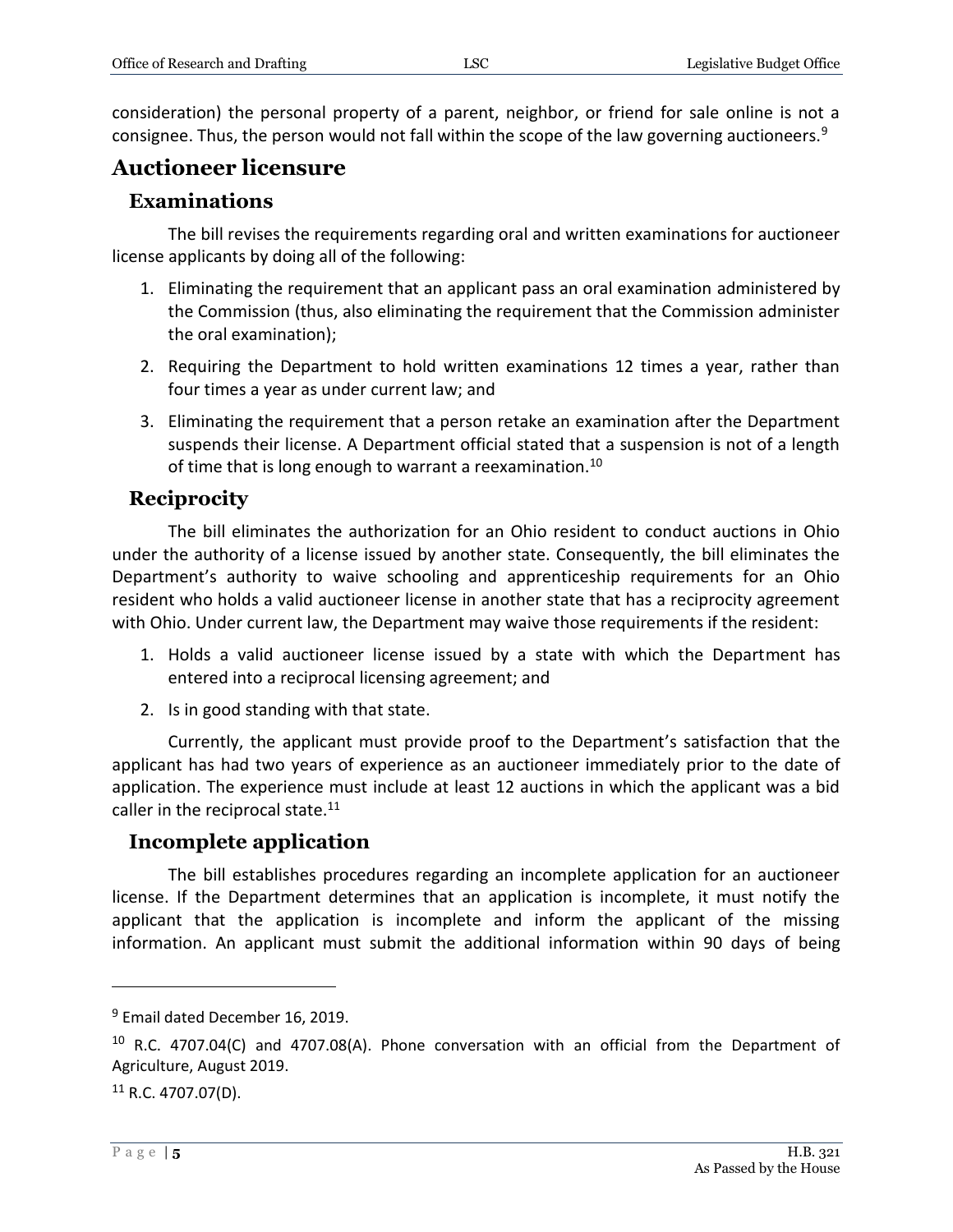notified by the Department. If an applicant fails to submit the required information within that 90-day period, the Department must deny the application and the applicant forfeits the application fee.<sup>12</sup>

## **Auction firm licensure validity period**

The bill extends the validity of an auction firm license from one to two years. It also requires the Director to adopt procedures to effectuate the transition of the license from an annual license to a biennial license. The bill maintains the current license fee (\$200 biennially rather than \$100 annually).<sup>13</sup>

## **Continuing education**

#### **Requirements for auctioneers and auction firm managers**

The bill requires a licensed auctioneer, prior to renewal of the license, to include with a renewal application an affidavit stating that the licensee has completed eight hours of continuing education (C.E.) in accordance with the bill during the two years immediately preceding renewal of the auctioneer's license. Similarly, prior to renewing an auction firm's license, the auction firm manager of the licensed auction firm must include with a renewal application an affidavit stating that the auction firm manager has completed eight hours of C.E. in accordance with the bill during the two years immediately preceding renewal of the auction firm's license. The bill prohibits the Director from renewing an auctioneer or auction firm license unless the applicant demonstrates that all C.E. requirements have been completed.<sup>14</sup>

#### **Subjects**

Except as specified below, the bill requires a licensed auctioneer and an auction firm manager to complete the eight hours of C.E. as follows:

- 1. Three of the hours must include areas of instruction in any of the following: an overview of the law governing auctioneers; contract law; the Uniform Commercial Code; auction ethics; or trust or escrow accounts;
- 2. Five of the hours must include areas of instruction in any of the following areas: advertising and marketing; business math and accounting; insurance and liability; federal firearms law; business management; or motor vehicle, real estate, or personal property auctions.

If a licensed auctioneer has been issued a license with a validity period of 12 months or less, the auctioneer must complete four hours of C.E. as follows:

- 1. One hour in the areas of instruction described in (1) above;
- 2. Three hours in the areas of instruction described in (2) above.

 $12$  R.C. 4707.07(B).

 $13$  R.C. 4707.10(A) and Section 6.

 $14$  R.C. 4707.10(B).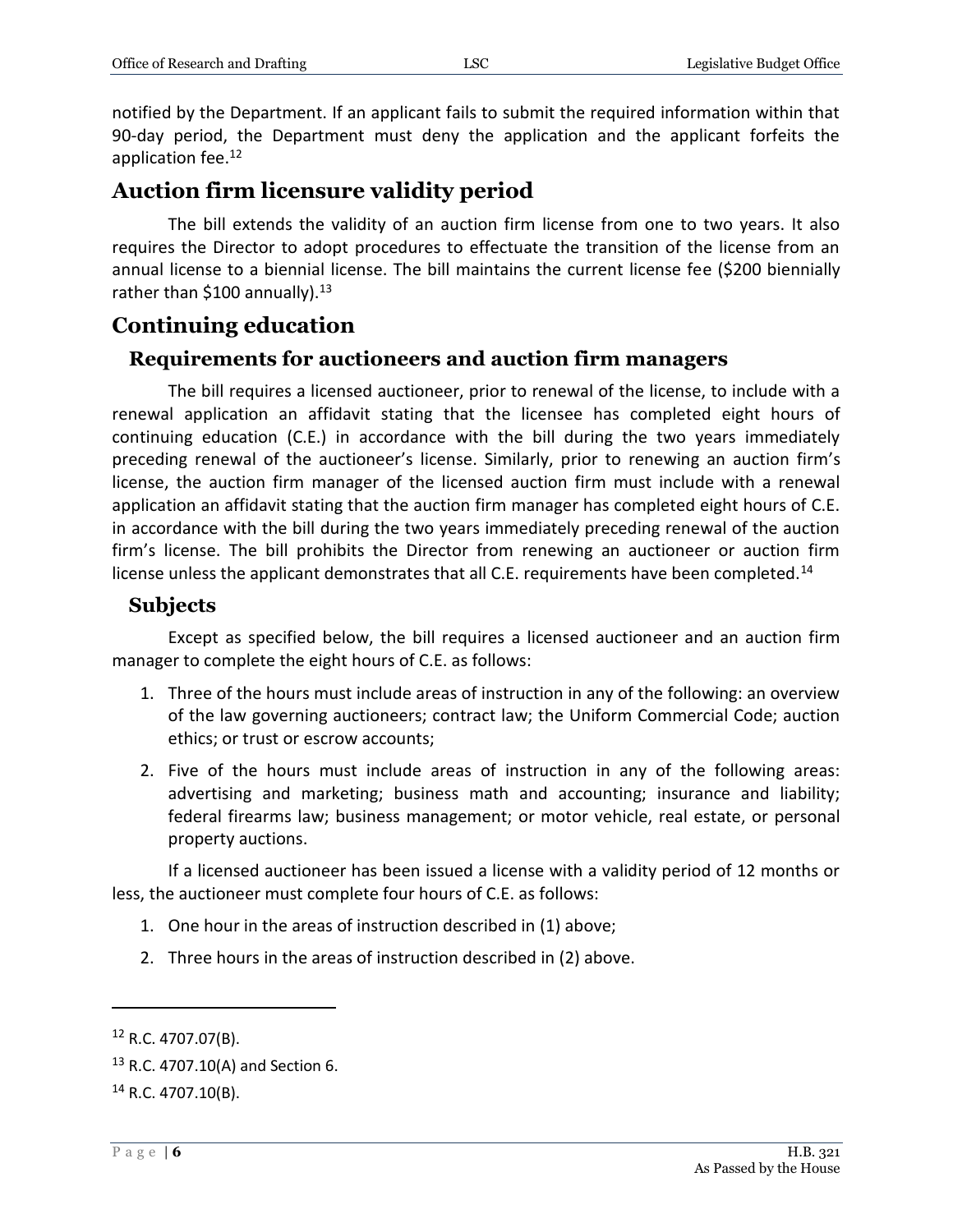A licensed auctioneer or an auction firm manager of a licensed auction firm may complete an area of instruction for C.E. hours in another state if both of the following apply:

- 1. The area of instruction has been approved by the appropriate state governing body in the other state;
- 2. The Ohio Auctioneers Commission approves the completion of the area of instruction by the auctioneer or auction firm manager in the other state.<sup>15</sup>

#### **License suspension**

The bill specifies that an auctioneer license or auction firm license is automatically suspended if the Director determines that a licensed auctioneer or the auction firm manager of a licensed auction firm has failed to complete the C.E. requirements.

An auctioneer license or auction firm license is automatically suspended on the date on which the Director makes the determination. The Director must provide the offending licensee with an opportunity for an administrative hearing on the suspension in accordance with the Administrative Procedure Act.

If a license is suspended, both of the following apply:

- 1. The auctioneer or auction firm manager of the auction firm must provide proof of completion of the C.E. requirements within 180 days after the suspension is issued; and
- 2. If the auctioneer or auction firm manager fails to submit the proof within that time period, the license is automatically revoked. The Director must provide the former licensee with an opportunity for an administrative hearing on the revocation in accordance with the Administrative Procedure Act.

If an auctioneer or auction firm license is revoked, the bill prohibits the former licensee from applying for a new license earlier than one year after the revocation. The applicant must comply with all requirements for the issuance of a new auctioneer or auction firm license.<sup>16</sup>

#### **Continuing education providers**

The bill requires the Ohio Auctioneers Commission to oversee C.E. courses of study that are offered by C.E. providers. Specifically, the bill requires the Commission to do all of the following:

- 1. Establish requirements and standards for courses of study;
- 2. Triennially review the courses offered by C.E. providers to determine if the courses comply with the bill's requirements and standards; and
- 3. Approve or deny approval to C.E. providers. (The Commission must approve providers that comply with the bill's requirements and standards.)

<sup>&</sup>lt;sup>15</sup> R.C. 4707.101.

 $16$  R.C. 4707.153.